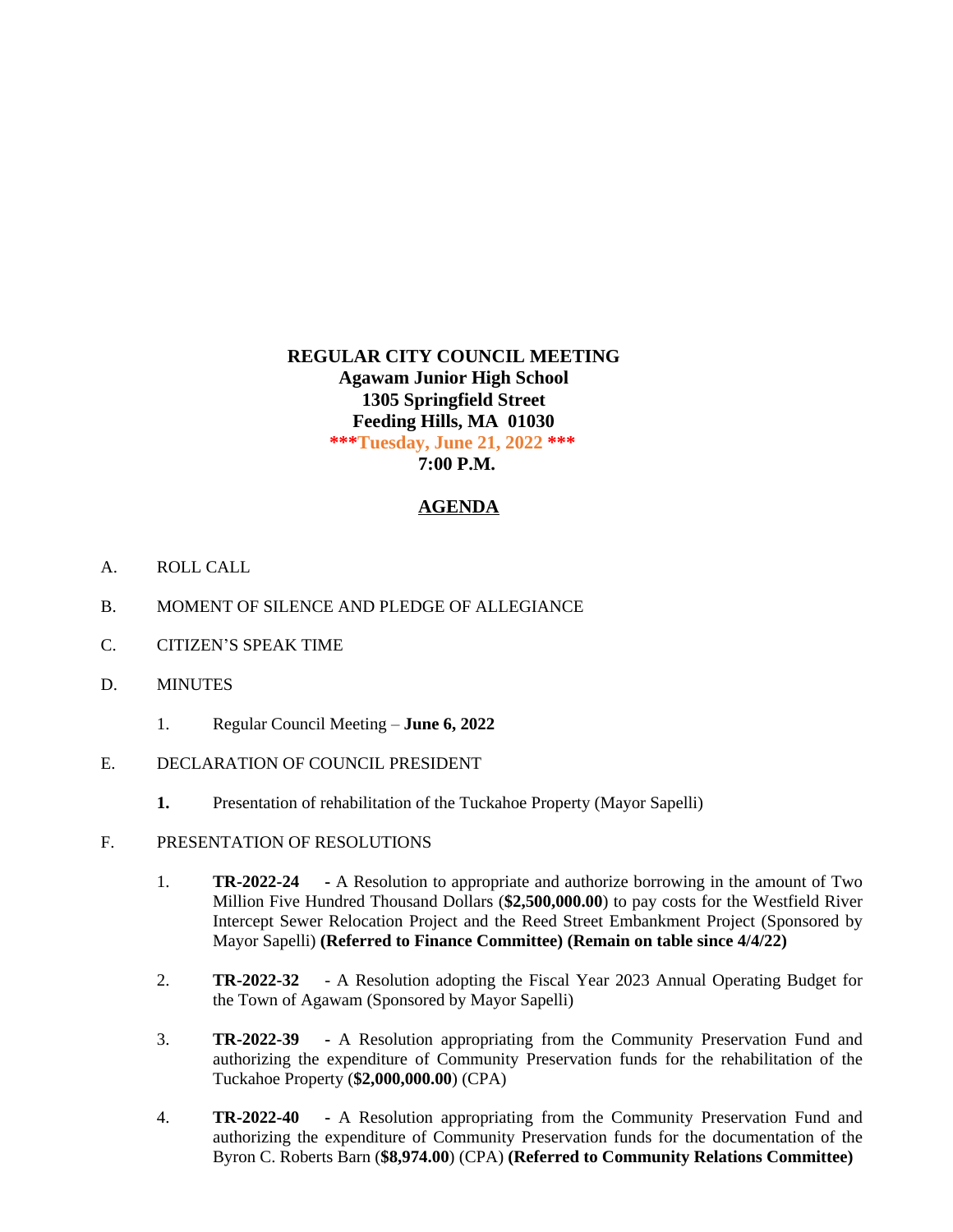- 5. **TR-2022-41 -** A Resolution appropriating from the Community Preservation Fund and authorizing the expenditure of Community Preservation funds for the purchase of benches to be used on town owned land (**\$30,000.00**) (CPA) **(Referred to Community Relations Committee)**
- 6. **TR-2022-42 -** A Resolution accepting a grant (**\$833,300.00**) from the Massachusetts Gaming Commission pursuant to Massachusetts General Laws Chapter 44, Section 53A (Sponsored by Mayor Sapelli) **(Referred to Finance Committee)**
- 7. **TR-2022-43 -** A Resolution authorizing the reservation of surplus funds from the Community Preservation Fund (CPA)
- 8. **TR-2022-44 -** A Resolution authorizing the reservation and appropriation of funds from the Community Preservation Fund (CPA)
- 9. **TR-2022-45 -** A Resolution authorizing the posting of the warrant for the State Primary Election on September 6, 2022 and the General Election on November 8, 2022 (Clerk)
- 10. **TR-2022-46 -** A Resolution appropriating funds from Golf Retained Earnings to fund the Fiscal Year 2022 Supplemental Budget (Sponsored by Mayor Sapelli) **(Referred to Finance Committee)**
- G. ELECTIONS
- H. PUBLIC HEARINGS
- I. OLD BUSINESS
	- 1. **TOR-2022-9** An Ordinance to amend Chapter 175 of the Code of the Town of Agawam (Sponsored by Mayor Sapelli) (**2** of 2 Readings)
	- 2. **TO-2022-12 -** A Budgetary Transfer (**\$180,000.00**) from Building Maintenance Line Item Reserve Fund (#16605-57300) to Electric/Heat (#11922-52110) (Sponsored by Mayor Sapelli) **(Referred to Finance Committee)**
	- 3. **TO-2022-13 -** An Order granting or renewing a Junk Dealer's PERMIT for **Block Jewelers, Inc.,** One South End Bridge Circle, Agawam, MA (Clerk) **(Referred to Administrative Committee)**
	- 4. **TO-2022-14 -** A Budgetary Transfer (**\$278,675.00**) from the following accounts **(Referred to Finance Committee):**

| Account |       | <b>Title of Account</b>   |    | Amount     |  |
|---------|-------|---------------------------|----|------------|--|
| 16605   | 57300 | Reserve Account           | S  | 120,000.00 |  |
| 11211   | 51010 | MAYOR REGULAR PERMANENT   | Ś  | 24,270.00  |  |
| 11221   | 51010 | ADMIN BLDG. REG PERMANENT | s  | 36,020.00  |  |
| 11801   | 51010 | COMMUNITY DEVELOPMENT     | \$ | 9,000.00   |  |
| 11381   | 51010 | TREAS-COLL REGULAR PERM   | S  | 4,940.00   |  |
| 12101   | 51010 | POLICE REG PERM           | S  | 84,445.00  |  |
|         |       | <b>TOTAL</b>              |    | 278,675.00 |  |

To the following accounts: